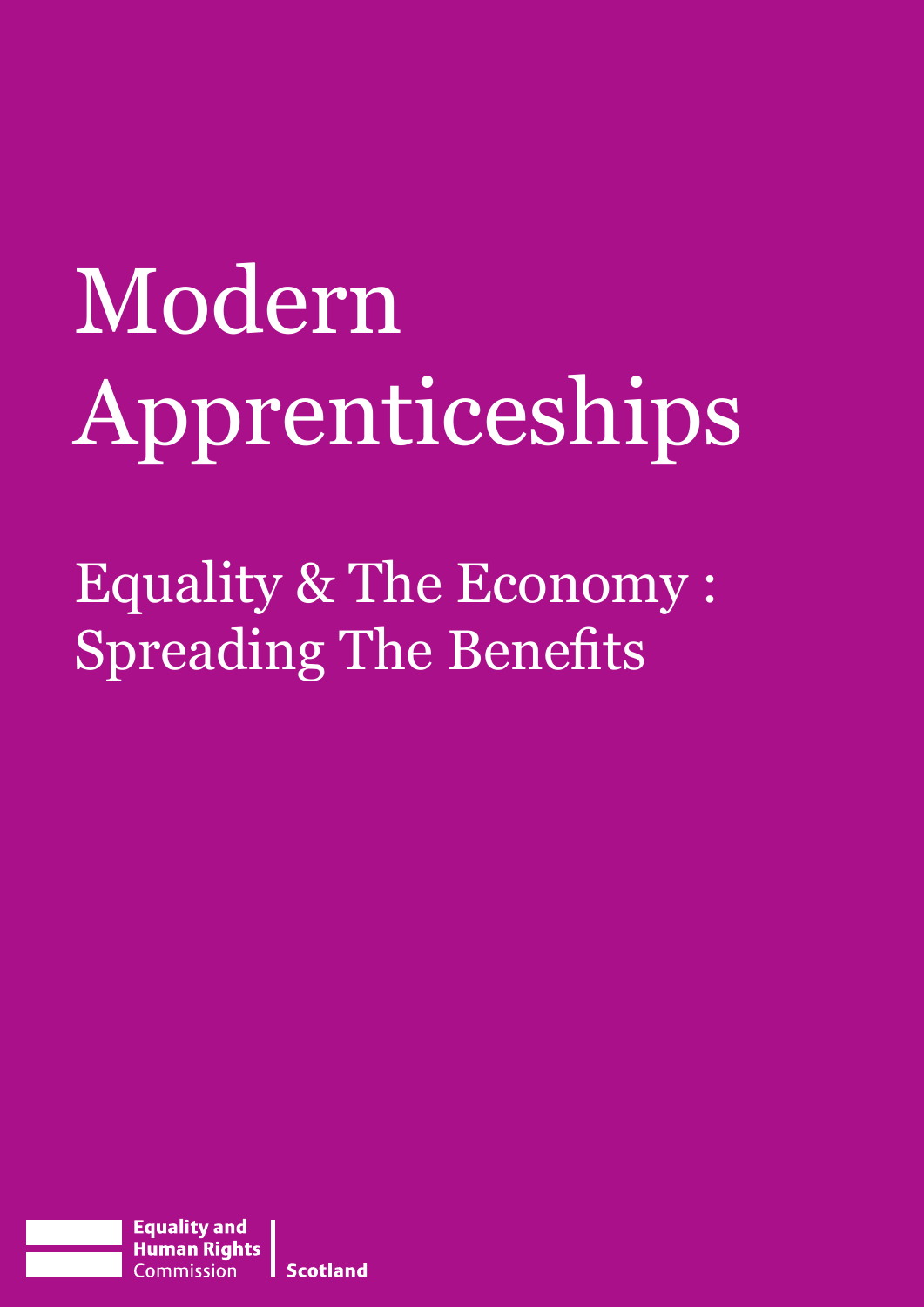# **EQUALITY & THE ECONOMY : SPREADING THE BENEFITS**

*"Skills are a fundamental determinant of employment outcomes for individuals, and developing the right skills is an important part of developing more inclusive labour markets*." **[1](#page-1-0)**

# **1. Introduction**

Today, the Equality and Human Rights Commission in Scotland (EHRC) publishes three research reports, authored by Filip Sosenko, Mike Danson and Gina Netto of Heriot-Watt University, which taken together provide a new picture of the extent to which companies in the key sectors of the economy<sup>[2](#page-1-1)</sup> are ensuring that the benefits of investment in skills and jobs are being shared across Scotland's diverse communities $3$ .

This work focuses on Scotland as a case study but draws on research and data from across Britain and Europe. It comprises three parts:

- $\triangleright$  an analysis of the most recent diversity data for Modern Apprenticeship (and their equivalent) schemes across England<sup>[4](#page-1-3)</sup>, Northern Ireland, Scotland and Wales<sup>[5](#page-1-4)</sup>
- $\triangleright$  a review of the most recent industry demand statements<sup>[6](#page-1-5)</sup> for Scotland and the United Kingdom focussing on the key sectors of the economy identified for growth by the Scottish Government
- $\triangleright$  a European study on the extent to which equality conditions have been placed in public sector contracts with a particular focus on employability and economic development

This paper provides a summary of each of these reports (see appendix) alongside an overarching policy analysis of what the Heriot-Watt University research tells us and its implications for policy in Scotland.

# **2. Key Findings**

<span id="page-1-1"></span><span id="page-1-0"></span> $\overline{\phantom{a}}$ <sup>1</sup> Skills in Focus : Low Wage Workers (Skills Development Scotland 2013) Dr Paul Sissons.  $2$  The key sectors of the Scottish economy are – food and drink, tourism, universities, creative industries, energy, life sciences, and financial and business services. <http://www.scotland.gov.uk/Topics/Economy/Key-Sectors>

<span id="page-1-2"></span>**EXPRESS ELEMENTS CONSUMING LATE CONSUMING THE EXPRESSION STATES IN A SET ALLOCATE SET ALLOCATE SET ALLOCATE S** that further equality data is potentially recoverable but has not been analysed or utilised.<br><sup>4</sup> Note that Modern Apprenticeships are known simply as Apprenticeships in England.

<span id="page-1-3"></span>

<span id="page-1-4"></span><sup>&</sup>lt;sup>5</sup> Note that because apprenticeships are accessed differently in the four countries the data is not directly comparable.

<span id="page-1-5"></span> $6$  Industry demand statements analyse the current state of a given industry and set out the priority improvements that employers will work with the public sector and other stakeholders to deliver. They have a strong focus on how to meet the industry's future employment needs.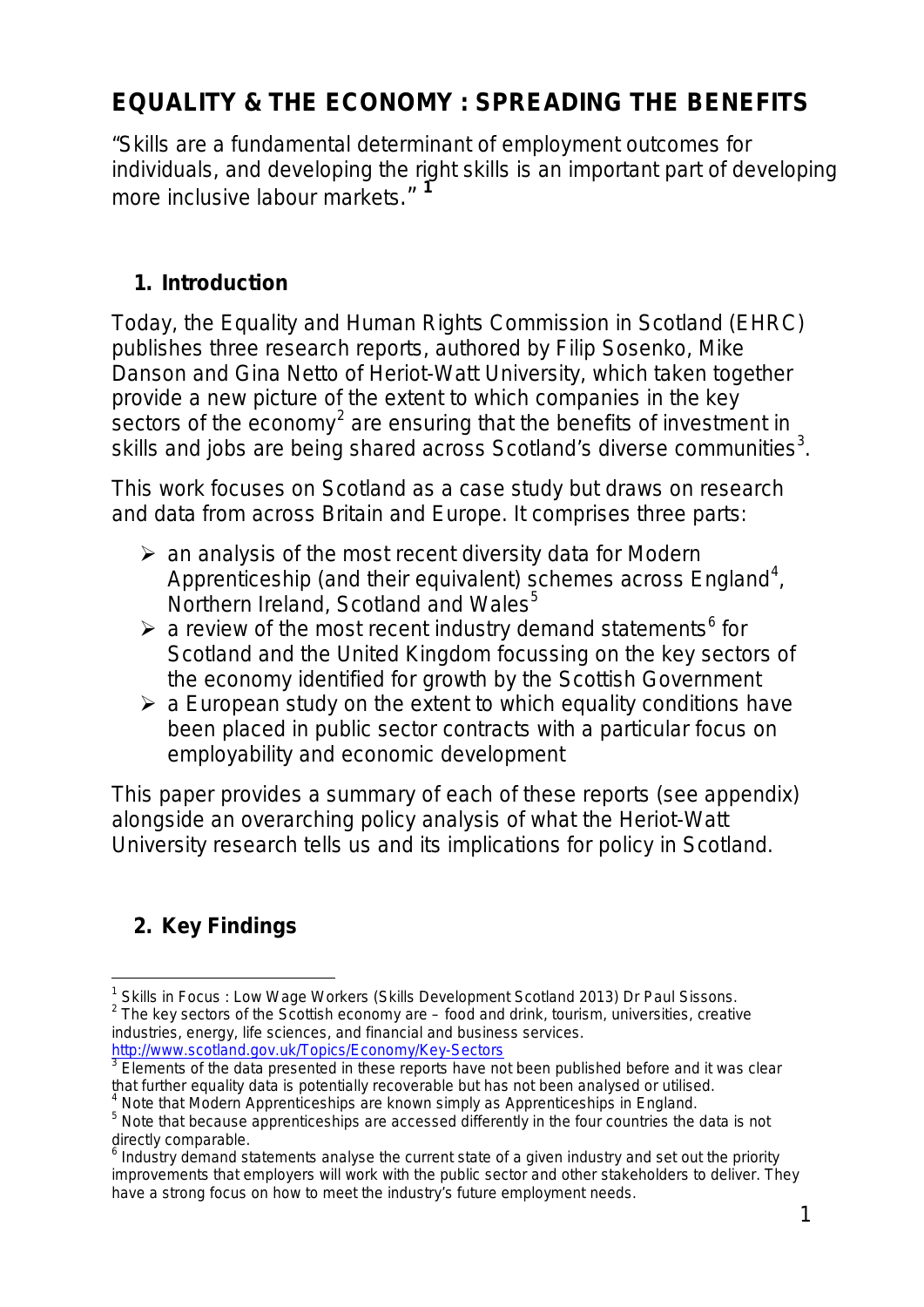# **A) Modern Apprenticeships**

# **Disability**

• Less than 0.5% of all Modern Apprenticeship placements are taken by someone with a declared disability. Around 8% of the target population (16-24) is disabled.

# **Gender**

- 98% of construction placements are still taken by men.
- Although men are increasingly moving into "traditionally female" apprenticeship programmes, there is no evidence of an increase of women entering "traditionally male" apprenticeships.

# **Ethnicity**

• Less than 2% of all apprenticeships in Scotland are taken by ethnic minorities. Around 4% of the target population (16-24) is from an ethnic minority.

# **Religion and Sexual orientation**

• No data is available on these strands in Scotland.

# **B) Industry Demand Statements**

- The vast majority of industry demand statements published for key sectors in Scotland do not mention equality issues, despite in some cases being written by Scottish Government agencies, who have specific duties with regards to the advancement of equality.
- Where equality issues are considered, they generally relate to the need to attract and retain more younger people and women, but do not make firm or measurable commitments for improvement.
- Equality employment data remains a significant hurdle to equality analysis across the key sectors.

# **C) Conditionality**

• In the UK and across Europe, we saw no evidence of equality conditions being used in training or economic development contracts, despite equality being a Government priority.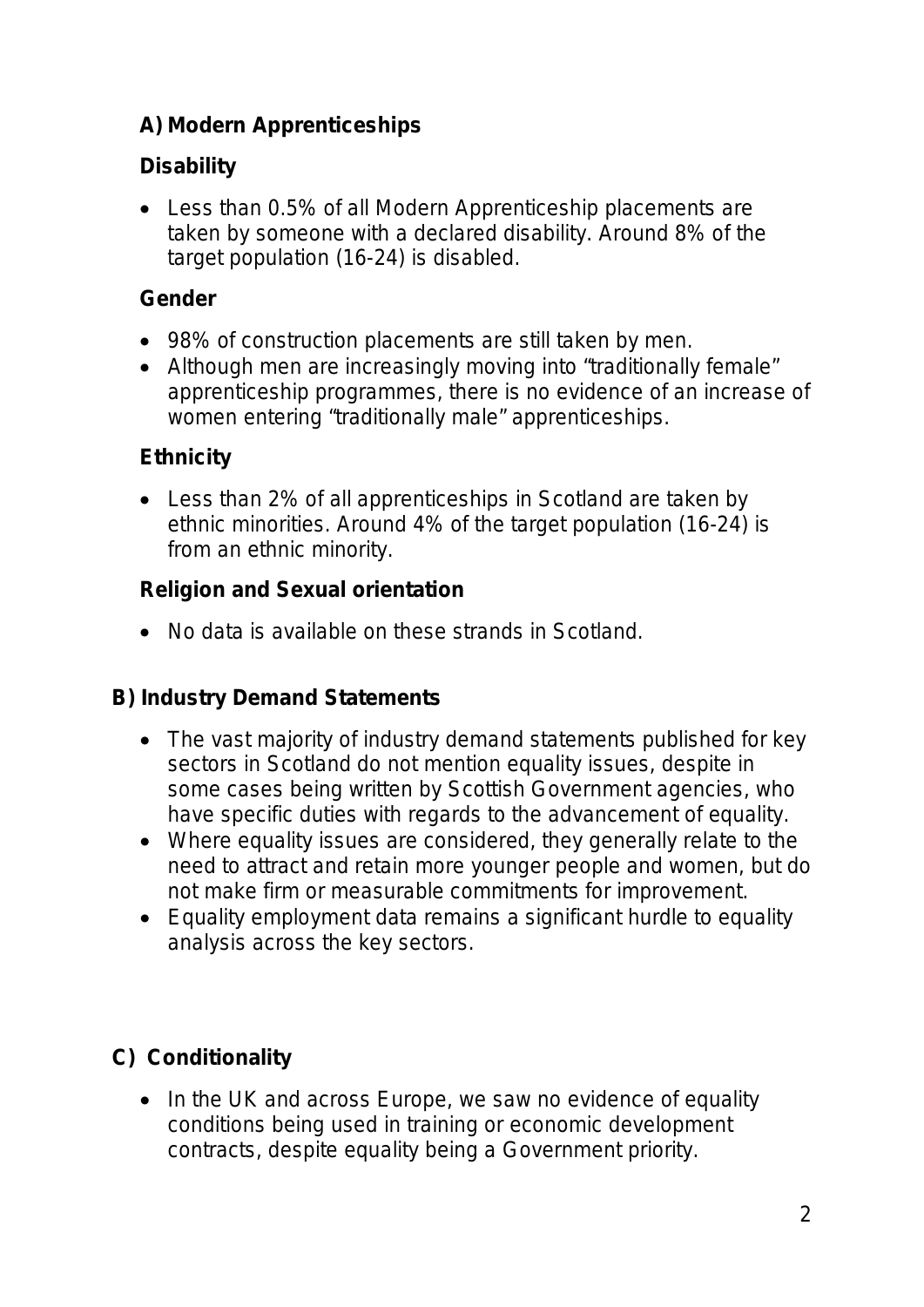# **3. The Legal context – The Equality Act 2010 [7](#page-1-3)**

The Scottish Government, Skills Development Scotland, Scottish and Highlands & Islands Enterprise, and Local Authorities are among the 260 Scottish public bodies covered by both the General and Specific Duties of the Equality Act 2010. As such, these "listed" bodies have a responsibility to demonstrate that they have paid due regard to the need to:

- $\triangleright$  Eliminate unlawful discrimination
- $\triangleright$  Advance equality of opportunity
- $\triangleright$  Foster good community relations<sup>[8](#page-3-0)</sup>

Further duties which came into force in 2012<sup>[9](#page-3-1)</sup> require these agencies to conduct an assessment of the impacts of their policies and practices which are relevant to equality, and to take account of the findings of these impact assessments.

What this means is that, if a function of a public body is relevant to equality – such as the provision of employment related training for younger people – then Government agencies are required to pay particular attention to the outcomes for different equality groups, to give due regard to eliminating any discrimination in their provision or in their terms and conditions, and they also have specific duties with regards to the advancement of equality.

#### **4. The policy context - The Governments Economic Strategy**

The Scottish Government's economic strategy recognises that a skilled, educated and creative workforce is essential to creating a more competitive and resilient economy.

This approach is informed by a focus on social equity:

<sup>-</sup> $7$  This section is not intended to be a full statement of the law. Please refer to the Equality Act 2010 and its associated guidance on the EHRC's website

<span id="page-3-2"></span><span id="page-3-0"></span><sup>&</sup>lt;sup>8</sup> Known together as the General Equality Duty which relate to discrimination on the grounds of age, disability, gender, gender reassignment, pregnancy and maternity, race, religion or belief and sexual orientation

<span id="page-3-1"></span><sup>&</sup>lt;sup>9</sup> Known together as the Specific Equality Duties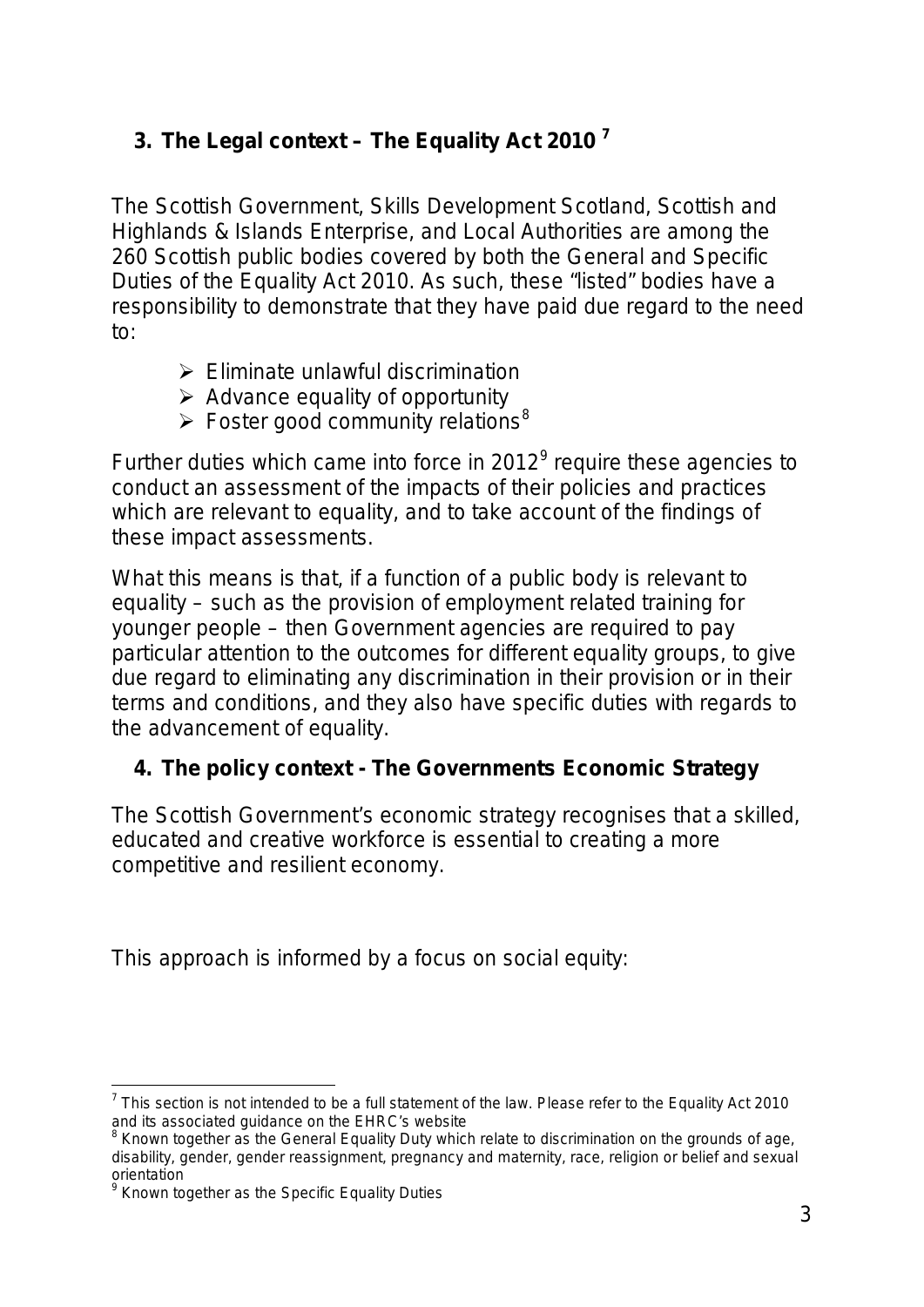*"...- social, regional, and inter-generational - is also a key driver of growth and jobs. Only by ensuring that everyone has an opportunity to succeed will we fully maximise the nation's potential". [10](#page-3-2)*

This focus on equity has strong links to the Government's core purposes of increased Solidarity and Cohesion targets as well as the key National Performance Indicator 7 - *"we have tackled the significant [inequalities](http://www.scotland.gov.uk/About/scotPerforms/outcome/inequalities) in Scottish society".*

The role of Government and the public sector is critical to achieving these aims "*as it is only by the actions of the public sector being fully coordinated and aligned can we maximise Scotland's potential". [11](#page-4-0)*

A particular focus for the delivery of growth is through targeting the key sectors of the Scottish economy, whose contributions to the strategy are critical as they are *"characterised by industry leadership, working alongside public partners, setting the ambition and direction for the sector."[12](#page-4-1)*

# **5. The Policy/ Practice gap**

The Scottish Government has set out an ambitious economic strategy which aims to lift Scotland out of the recession by harnessing the talents of all of Scotland's people. However, the evidence presented by the 3 Heriot-Watt reports challenges the operation of the policy and signals that:

- $\triangleright$  Scotland's diverse communities are not able to access these opportunities equally
- $\triangleright$  There is a danger that current practice reinforces rather than dismantles occupational segregation and the widespread exclusion of disabled people
- $\triangleright$  Scottish Government agencies are not paying sufficient attention to their leadership role or to their responsibilities under the Equality Act 2010
- $\triangleright$  There is no evidence that targets or conditions are being built into public sector contracting for skills or economic development programmes to address these inequalities
- $\triangleright$  As a result, the opportunities for social gains that could be realised through economic investment are being overlooked

<sup>-</sup>

<span id="page-4-0"></span><sup>&</sup>lt;sup>10</sup> http://www.scotland.gov.uk/Topics/Economy/EconomicStrategy/Equity<br><sup>11</sup> http://www.scotland.gov.uk/Topics/Economy/EconomicStrategy/Government<br><sup>12</sup> http://www.scotland.gov.uk/Publications/2011/09/13091128/5

<span id="page-4-1"></span>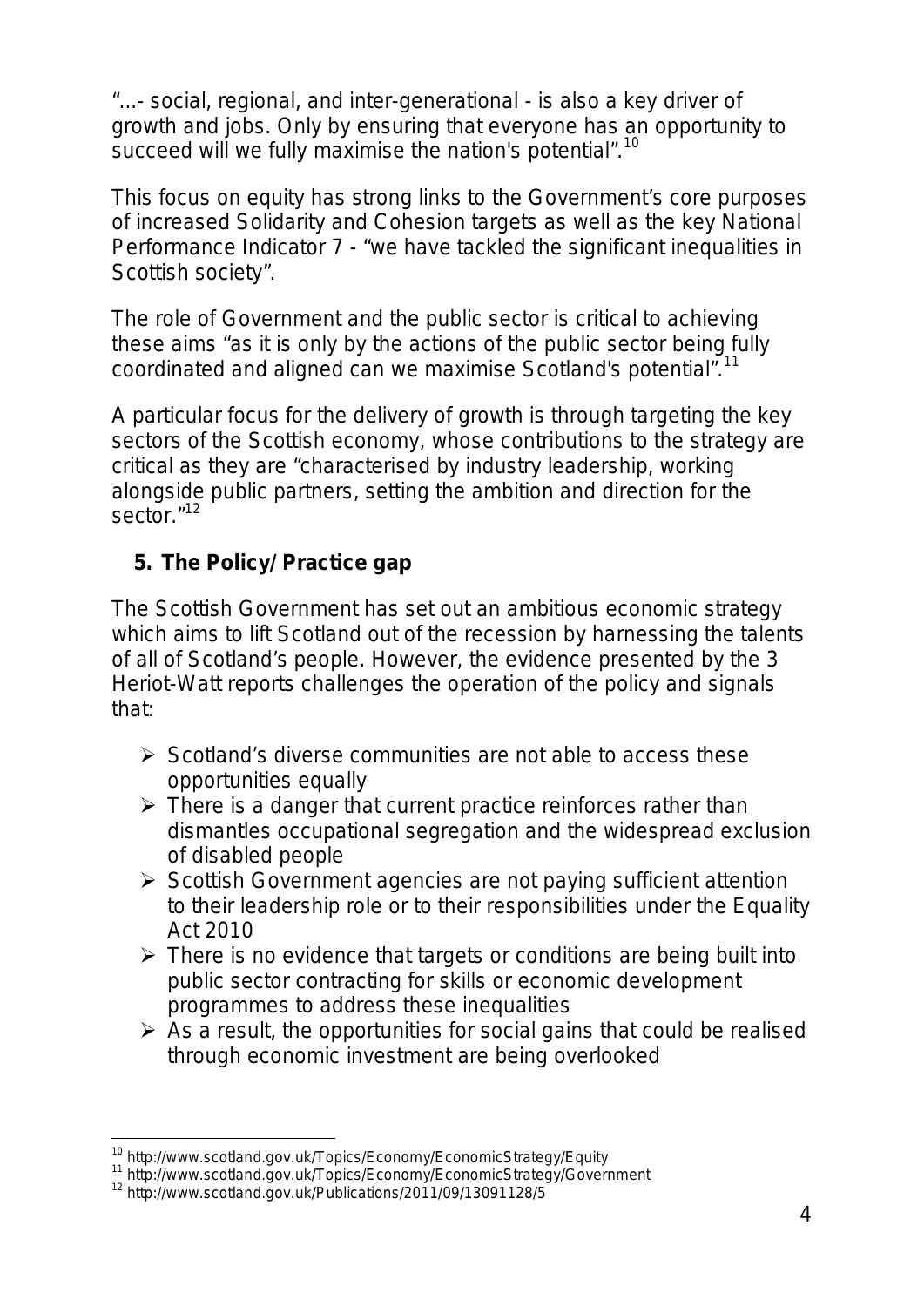If Scotland is to successfully attract investment and stimulate growth, it needs to harness the talents of all Scottish people whatever their characteristics or backgrounds.

At a time when welfare spending is rising and when there is an emphasis on moving people from economic inactivity to activity, if there are no opportunities (or only restricted opportunities) available to women, disabled or ethnic minority workers, will their economic exclusion simply be perpetuated?

Given the sums invested by the Scottish Government in economic development and the fostering of key sectors, the Government should be seeking an additional social return for their investment in terms of improving the employability and skills of those often farthest from the labour market.

It should be noted that Modern Apprenticeships in Scotland are offered to people already in employment, and that the data presented below could simply reflect the choices and exclusions that people already make and face. However, this analysis fails to consider the positive obligation placed on the Scottish Government and other public bodies to pay due regard to the need to *"advance equality of opportunity between different groups"*. In this case, where there is a clear inequality identified, the Government may wish to consider what additional steps it can take to ensure that under-represented groups are encouraged to take up placements.

The EHRC in Scotland suggests that the following steps need to be taken to redress the current situation:

- The Scottish Government needs to make better operational connections between its social and economic policies in the field of skills and economic development to maximise their investment
- $\triangleright$  Where they haven't already, strategic documents on skills and economic development developed by the Scottish Government and its agencies (for example the Scottish and H&I Enterprise) need to undergo an equality impact assessment process as required by the Equality Act 2010 (Specific Duties)(S) Regulations 2012
- $\triangleright$  Information on the diversity of applicants for Modern Apprenticeships should be captured, collated, analysed and reported as a matter of course to identify if any bias in representation in apprenticeship programmes is linked to gender preferences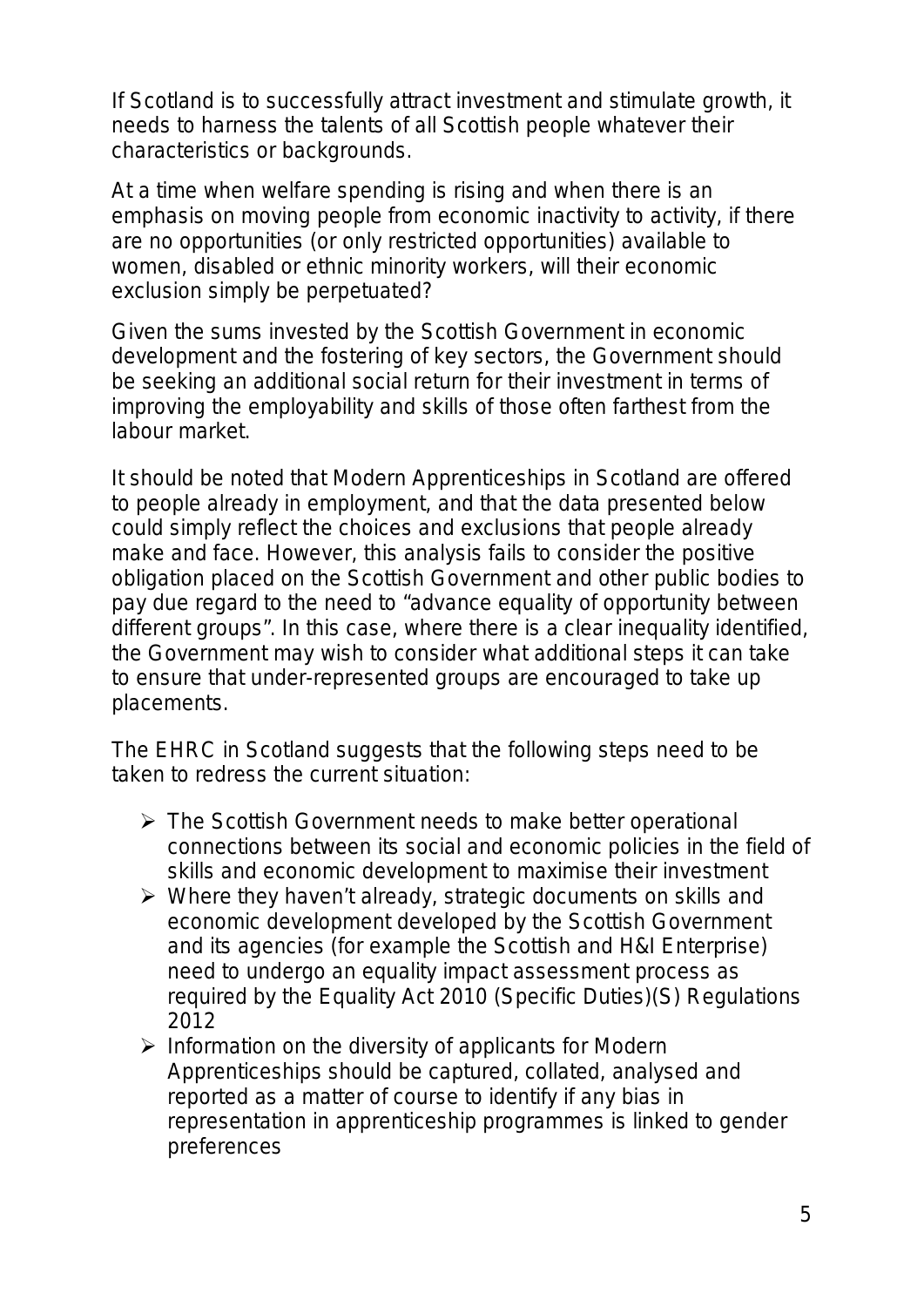- Targets for greater access to Modern Apprenticeships for disabled people, ethnic minorities and women need to be made explicit in Scottish Government (and their agencies) commissioning documents and economic development aids
- $\triangleright$  These targets need to be monitored closely and their attainment made a condition of financial aid
- $\triangleright$  Full data on the performance on equality in Modern Apprenticeships and economic development need to be reported as mainstream management information open to public scrutiny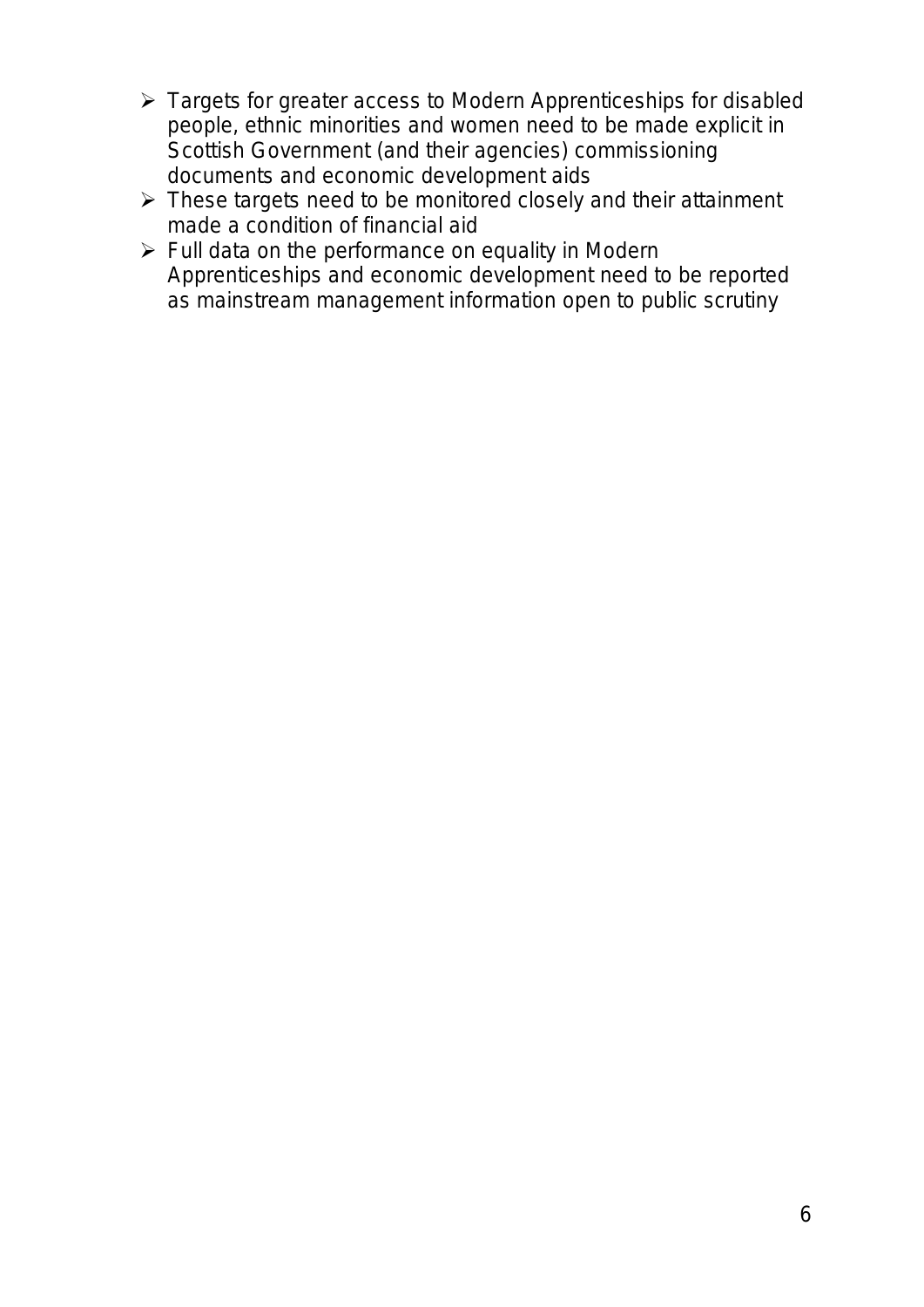# **Appendix: A summary of the research**

#### **Part 1 - Scotland focussed analysis of statistical data on participation in apprenticeships in the four UK countries**

The data in this report was gathered by Heriot-Watt University from Skills Development Scotland, the Skills Funding Agency for England, the Department of Education & Skills in Wales, and the Department for Education and Learning Northern Ireland during the winter of 2012 and spring of 2013 by Freedom of Information requests. Because apprenticeship programmes differ in their structure, length and means of access between the four countries, in this study the data is not directly comparable.

The report notes a number of gaps in the data across the protected characteristics of age, disability, ethnicity, gender, sexual orientation and faith and belief which make a full analysis problematic. Most notably, while the Skills Funding Agency collects data across all strands on applications for, and placements on, Modern Apprenticeships programmes it was unable to present this due to the cost of recovering this data. This strongly suggests that there has been no analysis of applications to, and successful placements in, apprenticeship programmes across equality characteristics. None of the other countries confirmed if this applicant data was collected.

Scotland appears to have the most comprehensive equality data on Modern Apprenticeships, although no data is collected on faith or sexual orientation. In England, data on gender and age is present, with ethnicity and some disability data being available from 2008. In Wales, similar problems with data access were encountered with cost being cited as a prohibitive factor, although data on gender, age and ethnicity were presented. Northern Ireland presented the weakest data sets with significant gaps in protected characteristic coverage.

Overall, this suggest that the funders of Modern Apprenticeships in England, Scotland & Wales, who are all covered by the General Duty and their own national Specific Duties have not had equalities data available to them as "management information" when they plan, review and evaluate their programmes.

**Scotland** is the only country where female apprenticeship starts remain lower than males. It is noted in the report that there is a significant "gendered spend" on apprenticeships in Scotland with spend per male apprentice being 53% higher than for female apprentices.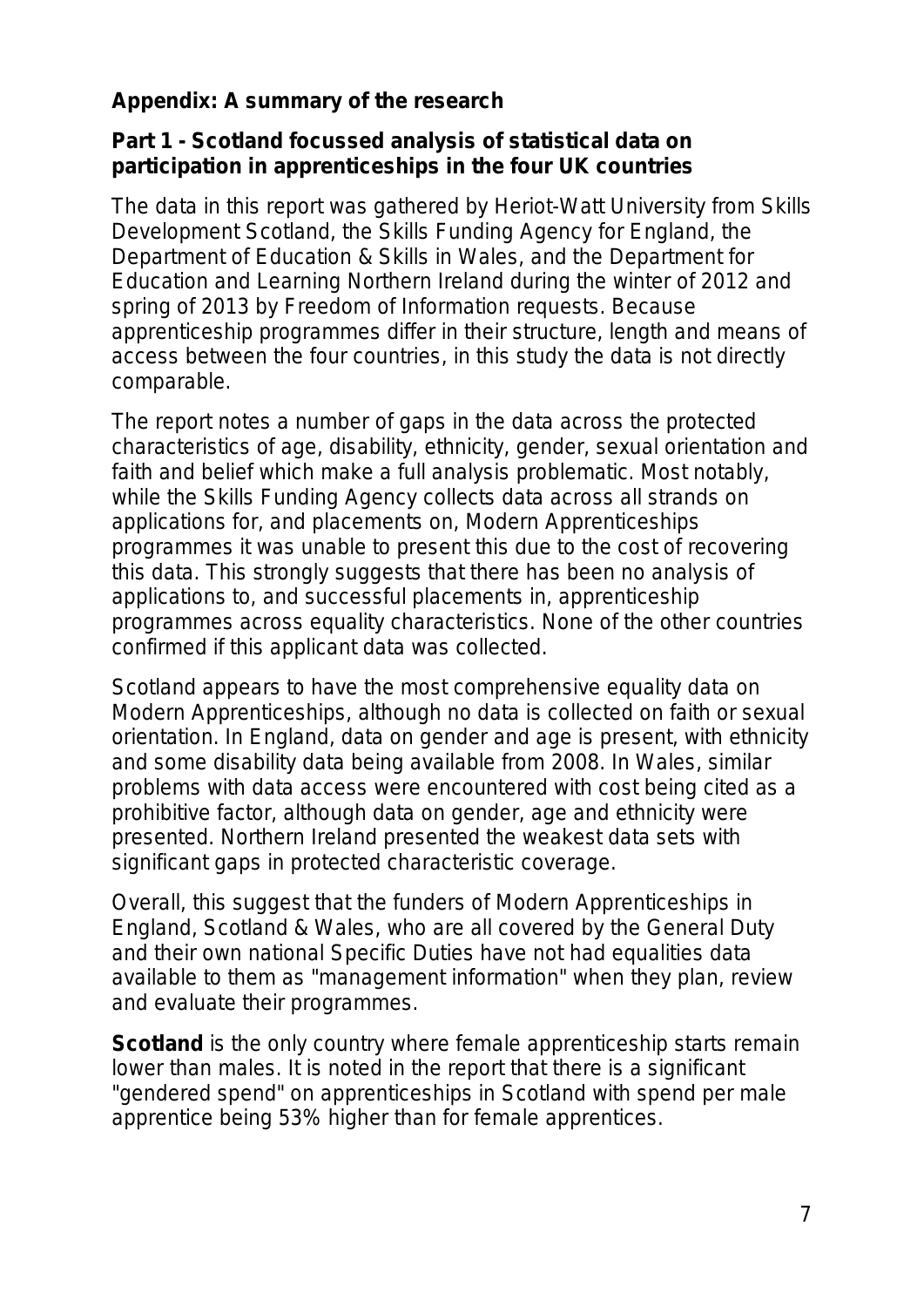This reflects the significant and persistent levels of occupational segregation in the Scottish apprenticeships programme, as well as wider trends in employment, given that in Scotland, apprenticeships are only awarded to those already in employment.

In the two largest sectors, Construction and Engineering, 1.6% and 2.1% respectively of apprenticeship starts were female in 2011, while 0.8% of Child Care and 16% of Business and Administration starts were male. In terms of ethnicity, Scotland appears to have less than 2% of its apprentices drawn from ethnic minority groups, although there is also a 2.4% not known return rate. However, it is in disability and learning disability that Scotland's performance is weakest, and is the weakest of all agencies across Britain. Data for 2010-12, the only two years presented to us, shows that only 0.3% of all apprenticeships in Scotland went to disabled people (no data on "not knowns" was given for Scotland). While the generally accepted figure for disability prevalence in Scotland is around 19%, it is recognised that disability increases with age, so we would expect to see a lower percentage of disabled apprentices (around 8%). The fact that only 74 out of a total of over 26,000 apprenticeship starts went to disabled people is very concerning.

**In England** similar profiles of occupational segregation were strongly apparent in the two largest programmes, Construction and Engineering, where 1.7% and 3% of all total starts in 2011-12 were female. Conversely, men were poorly represented in Child Care and Health and Social Care where 7% and 17% of all starts were men.<sup>[13](#page-4-1)</sup> It should be noted however that male participation in "traditionally female" apprenticeships is rising far faster than women's access to "traditionally male" apprenticeships, indicating persistent barriers to the employability of women in certain sectors.

Apprenticeships for ethnic minorities have doubled in England from 5.5% to 9.9% between 2005/6-11/12, although when population projections of the proportion of ethnic minority younger people are added, this could still indicate an under-representation of around 10%. Unfortunately no breakdown by ethnicity is available, meaning that comparison between groups who are known to be "successful" (Indians and Chinese younger people) and "less successful" (Pakistani and Black Britons) is not possible. In 2011/12 it was reported that 7.7% of all apprenticeships in England were occupied by disabled people, but this total has been falling since 2008/9.

<span id="page-8-0"></span> $\overline{1}$ <sup>13</sup> No data on "not known's" was given for England.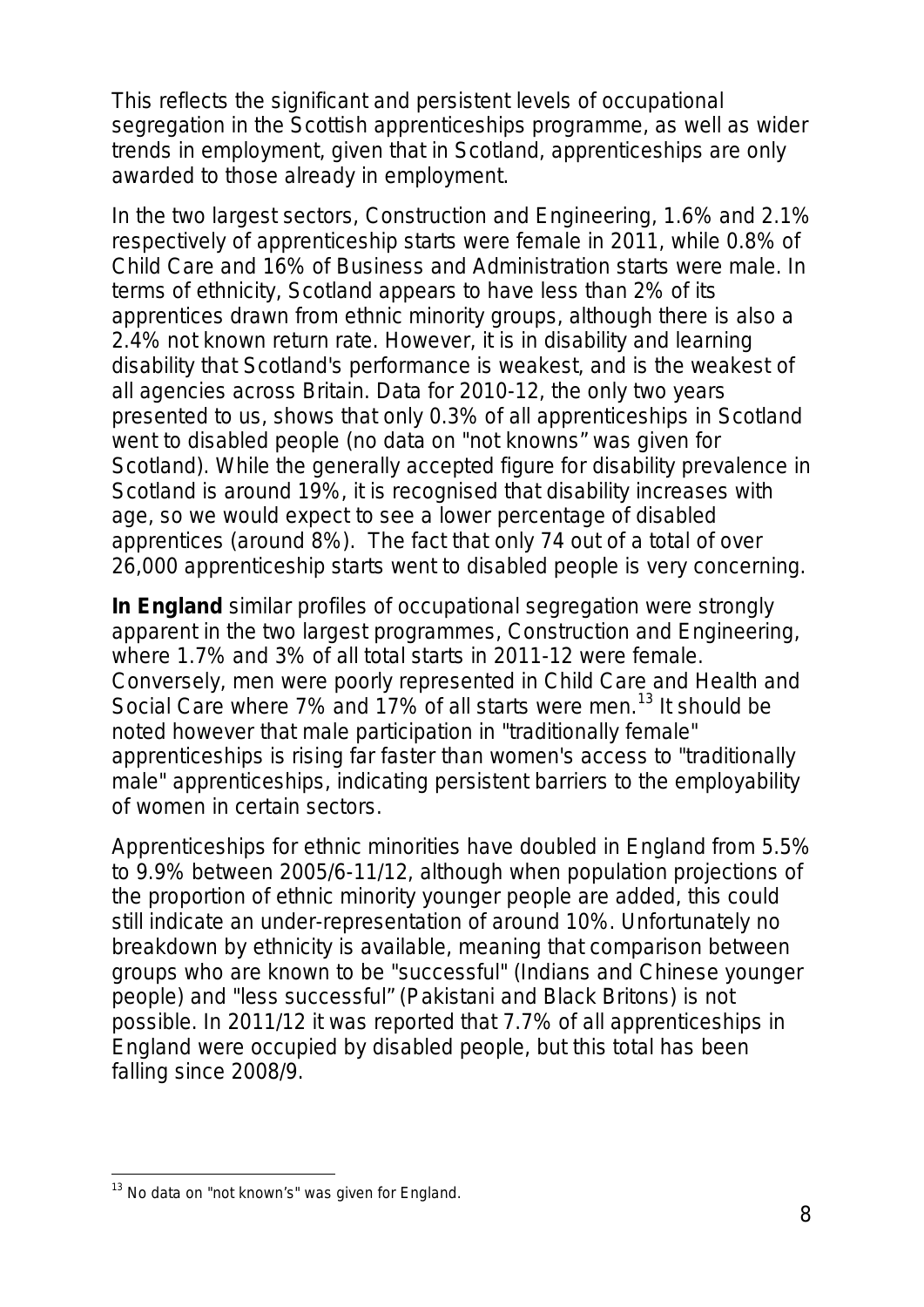**In Wales,** the larger programmes - Engineering, Vehicle Maintenance, Construction and Electro/Technical skills - are heavily biased towards men, where only 3.2%, 1.5%, 1.1% and 0.7% respectively are female. Conversely, 97% of early years care, 96% of Childcare Learning and 89% of Teacher Support apprentices are female. As with Scotland, there is little evidence of women successfully penetrating "traditionally male" sectors over time, although there is some evidence that men are occupying "traditionally female" apprenticeships in Health and Social care. In terms of ethnicity, Wales has had an ethnic minority representation of around 3% since 2008 when the data was first collected. Similarly, for disabled younger people, only 3% of the total apprenticeships were started by a disabled young person since 2008, about half the projected level of representation in the community.

#### **Part 2 - Analysis of Industry Demand Statements on skills need and shortages**

The data for this part of the study was conducted by desk research during the winter of 2012. The study identified a wide range of statements and papers from the target industries and analysed these using word search techniques. The focus of the study was on the "key sectors" of the Scottish economy - that is those sectors of industry which have been identified as being central to Scotland's future economic success and those where Government investment and focus is strongest. These sectors are Creative Industries, Energy, Financial & Business, Food & Drink, Life Sciences, Sustainable Tourism and Universities.

Sector Skills Councils are independent organisations, led by employers, usually UK wide, which aim to provide leadership and analysis of future skills demand, often expressed as Industry Demand Statements.

The first equality analysis of these documents was conducted in 2010 by Blake Stevenson who found that references to equality and diversity as being either a driver of skills policy or even a notable dependency were rare. This current study looks to see if there has been any progress on equalities issues in the intervening 3 years.

Overall the researchers found that, while urgent warnings about the need to attract and retain particularly younger workers are common, there was little discussion of diversity as being a factor in resourcing the industries future needs.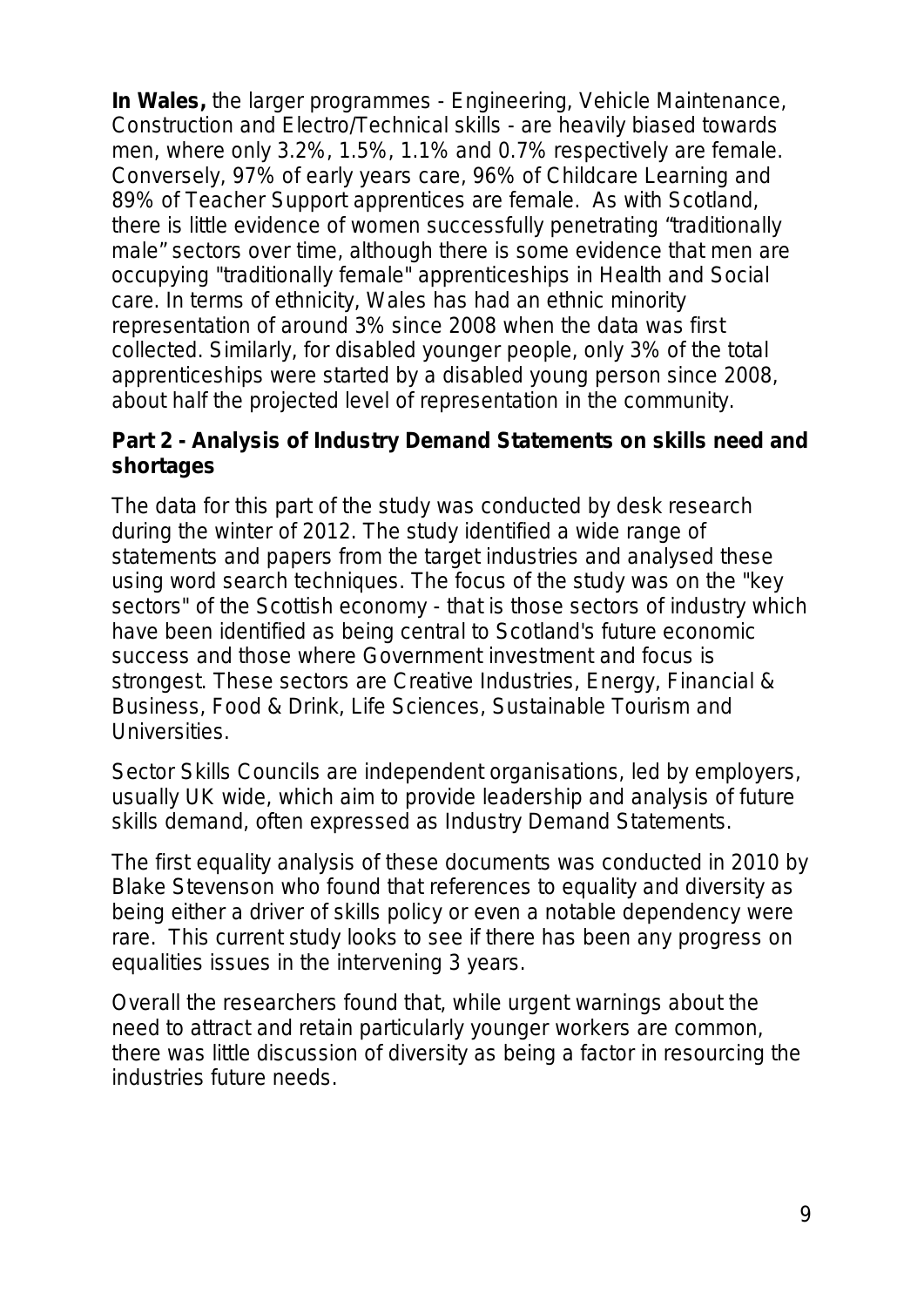"*Looking across all reviewed sectors, it is obvious that gender imbalances get the most if not all of the attention. Only Skillset has explicitly called for more ethnic minority individuals in the Creative industries while no Government agency or Sector Skills Council has explicitly said that more disabled workers are needed in their sector".*

The analysis presented in this section largely speaks for itself. It is striking how often the researchers found "*no evidence of equality issues being addressed in this study".* At their best, for example, the Sector Skills Agreement for the Creative Media Industries, Scotland update 2008-11 says *"Key workforce statistics covering Scotland is included in the agreement. With 36% of the workforce being female, 7% aged between 16-24 and 2% from minority ethnic backgrounds this sector has still a long way to go to make it truly inclusive of our society as a whole"*.

Interestingly, the document places as much weight on socio economic equality as equality in terms of gender or ethnicity, and starts by stating that a lack of diversity is impacting on growing the market. Similar types of analysis can be seen in e-skills UK "insights" documents.

However, the bulk of the documents studied here show little development from the position reported in the 2010 Blake Stevenson report. A number of public bodies covered by the equality duties fail to mention diversity issues at all. Scottish Enterprise's Oil and Gas Strategy makes no reference to equality, and nor do Skills Development Scotland in their Skills Investment Plan for Energy, Highland & Islands Enterprises Sectoral Strategies for Food & Drink or Tourism, or the Scottish Government's strategy for the financial services industry in Scotland (2011-12). The researchers note that no references to the equality duties could be found in any of these documents produced by "listed bodies".

Evidence of poor access of some equalities groups is available in each of these sectors, much of it drawn from Blake Stevenson, and it is worrying that even those bodies who have a legislative requirement to "eliminate discrimination and advance equality of opportunity" have failed to utilise or operationalise this data. However, the lack of equalities planning is apparent even when data is available leading the researchers to conclude that *"...it is arresting how often the post-2010 documents only acknowledge the existence of the problem and do not suggest well-formulated, workable solutions".*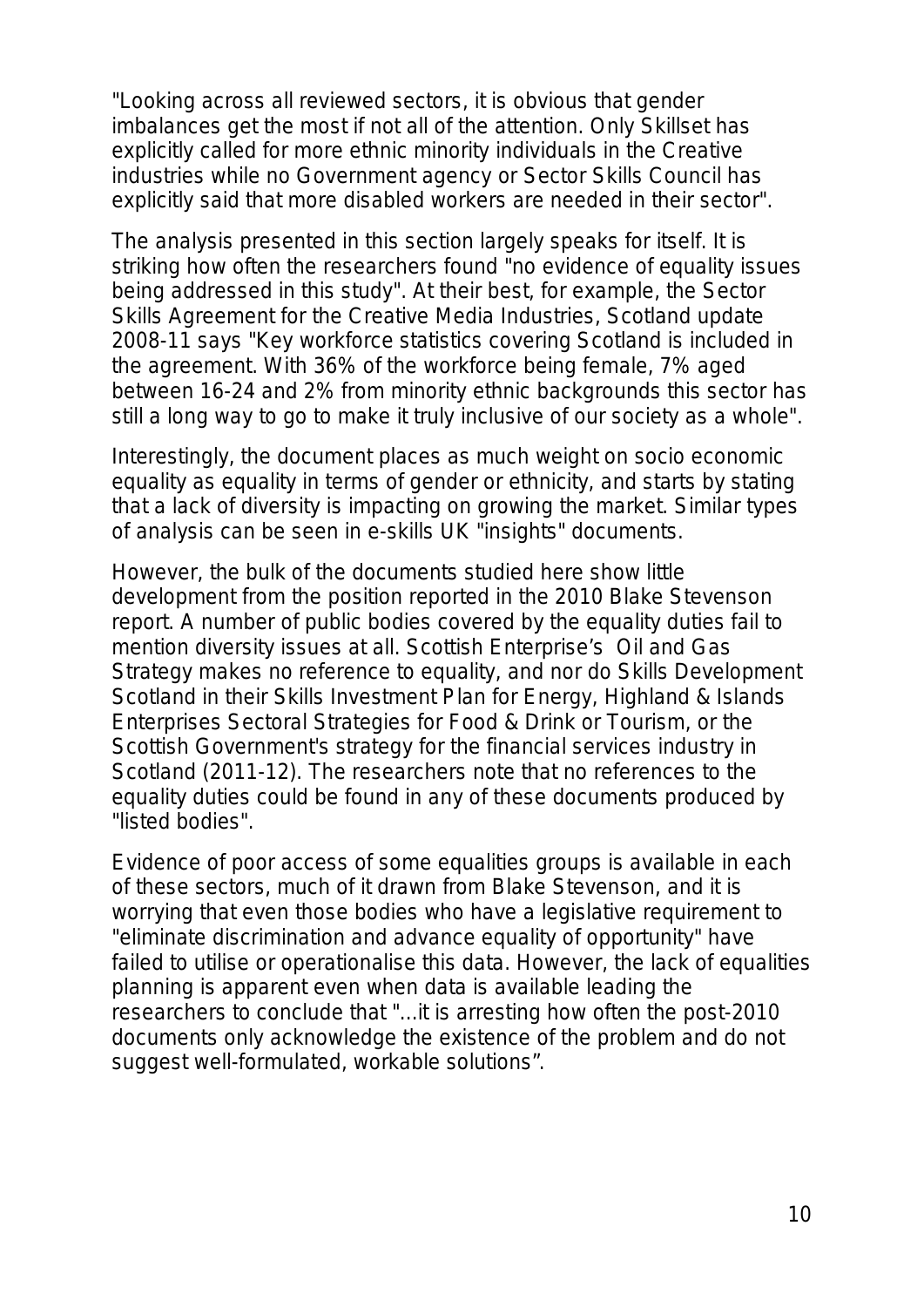#### **Part 3 - The use of equality conditions in public sector skills development and economic development in the UK and Europe**

The third and final section of this report looks at the extent to which equality conditions, as permitted under European law and the Equality Act 2010, have been used to influence the employment outcomes of economic development aid generally and more specifically at skills development programmes akin to Modern Apprenticeships.

The research was conducted primarily as a literature review, but this was complicated by a lack of data to analyse.

Using advanced web search and personal and professional contacts, a range of reports were identified in the UK and across Europe.

Two particular and significant problems that were encountered by the researchers are summarised below:

- across Europe there is no commonality of approach or language to describe the activity we were focussing on - skills and economic development
- differing legislative approaches across Europe also gave rise to different outcomes. In the UK identity based monitoring is reasonably well embedded in Government programmes. However, in some European countries the idea of identity monitoring is deemed unacceptable. Similarly while all countries work under European equality laws, domestic expressions of the law, and the resulting programmes designed to counter discrimination, are very varied, even in the countries which have progressive equality practices - for example in the Netherlands, the "Together Act", which focussed attention on the employment of minorities, has expired and the focus has shifted to "people with a greater distance to the labour market".

Overall the findings were disappointing, with little evidence being found to support a contention that procurement was used as a mechanism for advancing equality in employment and that contractual equality conditions were being placed by public bodies on private suppliers of employment or those involved in economic development. As with the sector skills councils in Part 2 of this report, it appears that the programmes operate at best an "open door" policy.

In the UK, the best example of positive practice that we could identify was in Transport for London (TfL) who have established an apprenticeship scheme which has resulted in 38% of all apprenticeships in their supply chain coming from ethnic minority communities, with even higher results in specific schemes such as "Vital Rail".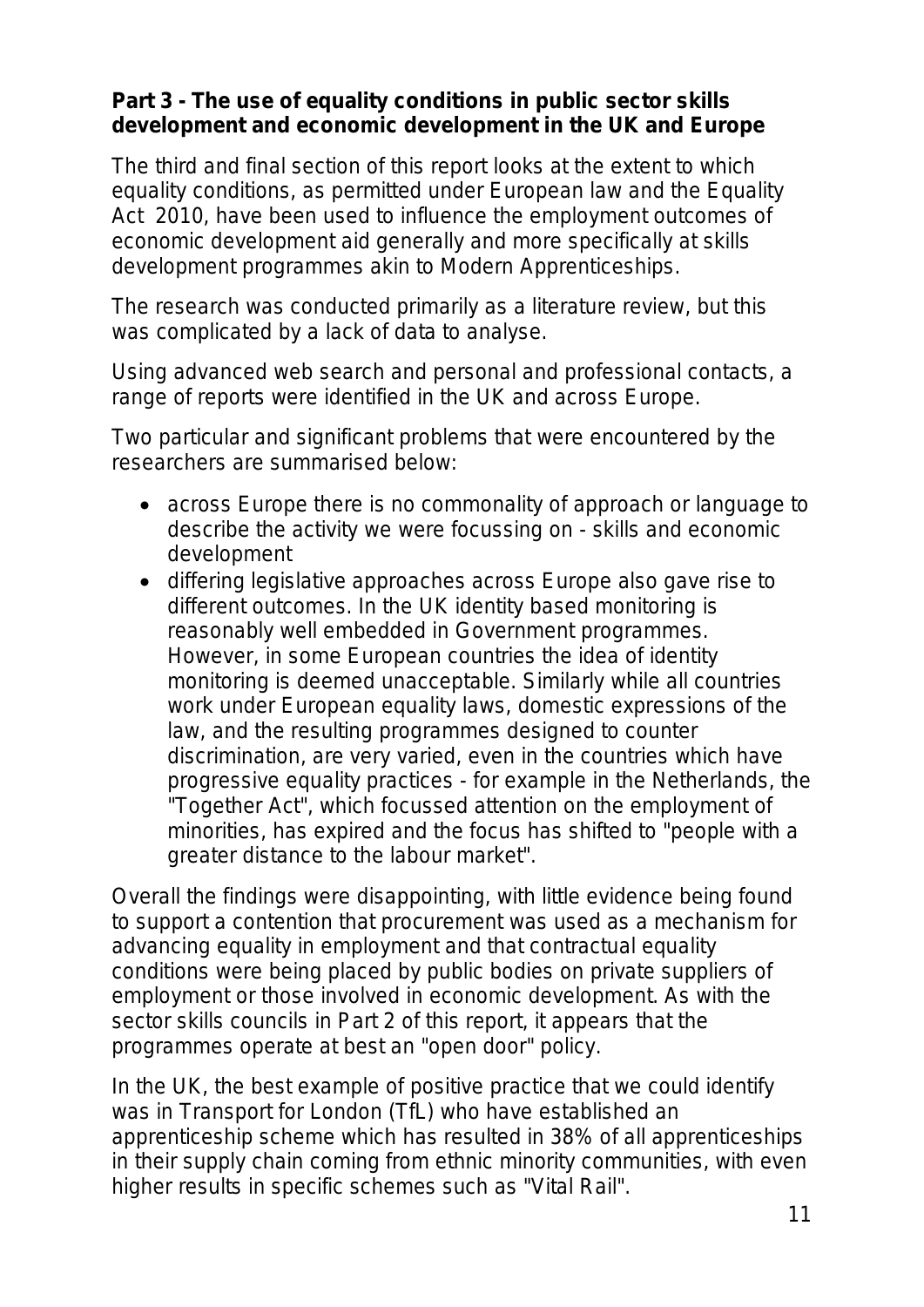However, it should be noted that TfL's approach was voluntary and did not involve any specific instructions to providers, but a more supportive and advising role.

However, TfL was a relative rarity, and when looking at the Glasgow Commonwealth Games for example, the researchers found that while there may be evidence of intent and mechanism, no data could be secured from Glasgow Commonwealth Games on the diversity of the resulting programmes, suggesting that no equality evaluation has been conducted.

Transport Scotland has established a 5% workforce target for apprenticeships but the clause relating to apprenticeships in their model agreements does not mention equalities.<sup>[14](#page-8-0)</sup>

The Highways Agency contracts with suppliers similarly do not mention equalities specially but require the contractor to support the contracting body to *"...satisfy its duty under the Discrimination Acts to eliminate unlawful discrimination and to promote equality of opportunity between people of different racial groups and between disabled people and other people"*. This clause is supported by reference to an "Inclusion Action Plan" although there is no evidence of this in action.

Potential approaches studied from across Europe were useful and instructive. In Nantes, for example, the researchers identified 183 contracts which contained social benefit clauses, but for reasons already discussed above, no data on outcomes by equality group could be disaggregated. In the Netherlands, social return in contracting refers to a minimum amount of money (roughly 5%) in the contract which would support "*work and learn projects for those at greater distance from the labour market".* Positive or affirmative action was permitted and can be used to support inclusion programmes, but quotas are only permitted for *"...women, some ethnic groups, disabled people and chronically ill people".[15](#page-12-0)*

  $14$  Worryingly, the contract refers to the Race Relations Act 1976, legislation that was repealed and replaced several years ago suggesting a lack of attention or revision in their approach to equalities.

<span id="page-12-0"></span>This paper notes but does not discuss the issues inherent in a "demand-side skills policy", that can perpetuate a low wage economy. Sissons (see 1 above) notes that low pay is a factor in a number of the occupations targeted for skills development in MA's, for example educational assistants can expect to earn 40% below the living wage, food and drink process operatives 50% below, and care assistants 30% below. The paper suggests that women are more likely to work in these low wage sectors, and often on a part time basis. Ethnic minority groups such as Bangladeshis and Pakistanis are also where the greater risk of being in low paid work is "profoundly increased". The Commission would agree with the authors that work on demand for apprenticeships needs to be balanced with a focus on sustainable, adequately paid jobs.